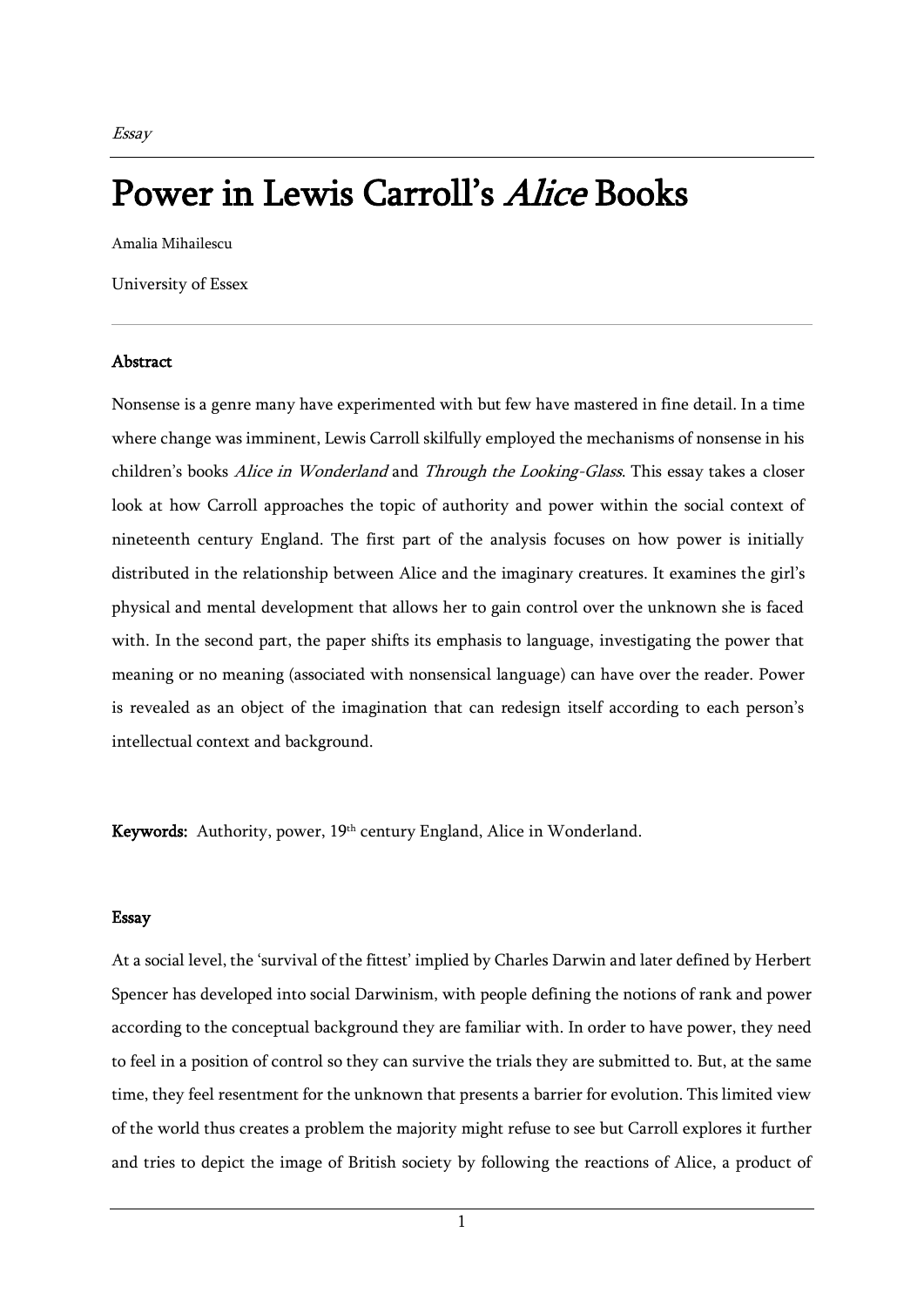Victorian society, in face of the unknown and the irrational realm of the fictional creatures. This analysis of power in the two stories will therefore question how power is established in a world that is apparently without order and has no recognizable rules to be guided by and if Alice has the ability to understand and surpass the limits she is accustomed to.

An important factor in the dynamics of the story that can be seen all throughout both books is the creatures' hostility towards the girl. She is seen as an intruder and treated as such. The episode of the battle between the Lion and the Unicorn presents an example of how the inhabitants of the fictional world see Alice:

"What-is-this?" he said at last. "This is a child!" Haigha replied eagerly, coming in front of Alice to introduce her . . . "We only found it today. It's as large as life, and twice as natural!"/ I always thought they were fabulous monsters!" said the Unicorn. "Is it alive?"/ "It can talk," said Haigha solemnly./ The Unicorn looked dreamily at Alice, and said "Talk, child" (Carroll, 2001, p. 241).

The unfamiliarity therefore affects both parties and renders them powerless. However, the Unicorn, being in charge in his own environment urges Alice to talk, thus re-establishing his authority. In a similar scene, Alice takes advice from the Caterpillar, eats a part of the magic mushroom and starts growing. The pigeon that sees her thinks she is a serpent, as much as Alice tries to reason with it. But the rules of reasoning do not apply here in the same manner as in the real world so she is further seen as a threat to the realm: "(…) little girls eat eggs quite as much as serpents do, you know"./ "I don't believe it," said the Pigeon; "but if they do, why, then they're kind of serpent; that's all I can say"." (Carroll, 2001, p. 57). There is a neutral territory where representations of authority and power are eliminated and that is the Wood of No Names. Here, Alice is not menacing anymore and as proof, the fawn walks alongside her all the way through the forest. However, as soon as they leave the margins of the woods and the fawn remembers Alice is a "human child", the animal runs away. This is an example of how human dominance crosses the boundaries of fiction and establishes itself as a given in the fictional universe. Nonetheless, this also shows how language interferes in the relationship between the two worlds, seeing that labelling Alice as a 'human' and himself as a 'fawn', his immediate instinct is to flee as far away as possible from the girl.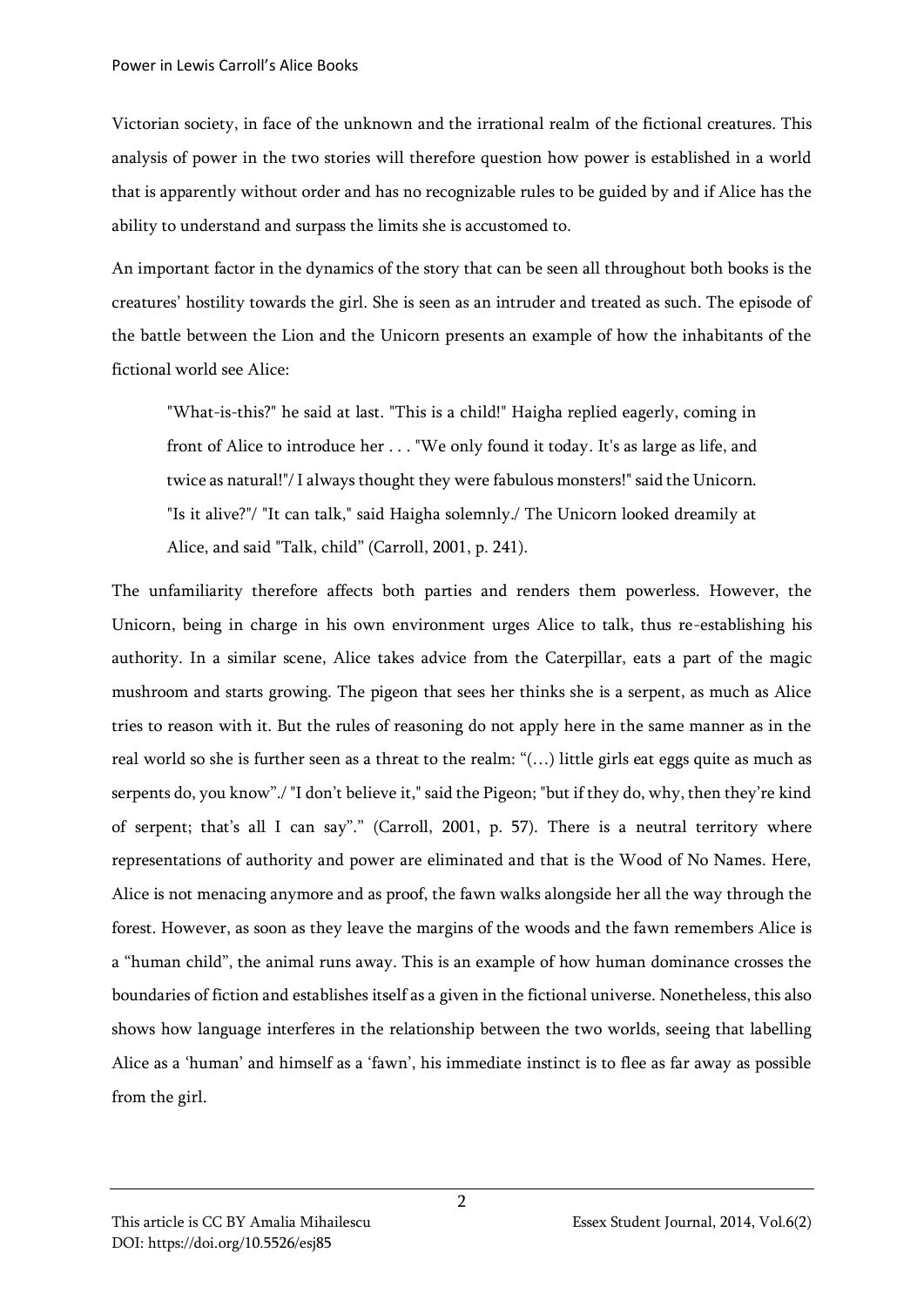Alice is confused by the meaning of power and authority partly because her education presented her with a rigorous set of laws that are no longer available in the imaginary realm. Society has taught her manners, etiquette and the rules of conversation, but has also dictated that adults are in charge and she has to obey them. When she finds herself in a new and strange situation, her only solution seems to consist of defining the unknown by what is recognizable to her, meaning the rules of Victorian society. Therefore, the relationship between the girl and the creatures might not only be influenced by the defensive attitude of the latter, but can also be induced by Alice's own vision of authority that automatically appoints the fictional characters in positions of power. When the White Rabbit orders her to give him a new pair of gloves, for example, Alice follows his order, without being convinced of its logic: "And Alice was so much frightened that she ran off at once in the direction it pointed to, without trying to explain the mistake that it had made" (Carroll, 2001, p. 58). The fact that she is seen as a child and, as a result, inferior to them, is clearly stated in Lory's simple statement: "I'm older than you, and must know better" (Carroll, 2001, p. 30). This is said even though there is no evidence to support the declaration.

The type of interaction between Alice and the creatures is remarked by the girl herself: "Everybody says 'come on!' here," thought Alice (…) "I never was so ordered before, in all my life, never!" (Carroll, 2001, p. 99). Her indignation towards authority is thus a feeling which slowly emerges towards the surface. Paradoxically, nothing and no one is considered as important or in control, although the fictional realm's ruling is similar to reality, with Queens and Kings on the highest level of authority and laws and regulations to help govern the rest of the subjects. The Gryphon confirms that, although the Queen frequently condemns the creatures to death, this is just a "fancy" of hers and nobody is actually beheaded.

The lack of strict rules and confirmed figures of power to which Alice is accustomed, and the fact that she is a child in the process of growing up, leads the girl towards a crisis of identity. The changes she is going through are very puzzling, not only to the creatures, but also to her. When the Caterpillar demands to know who she is, Alice is not entirely sure what to answer: " I- I hardly know, Sir, just at present –at least I know who I was when I got up this morning, but I think I must have been changed several times since then" (Carroll, 2001, p. 49). She is however certain she has changed and this change involves a development in how power is distributed between the two worlds.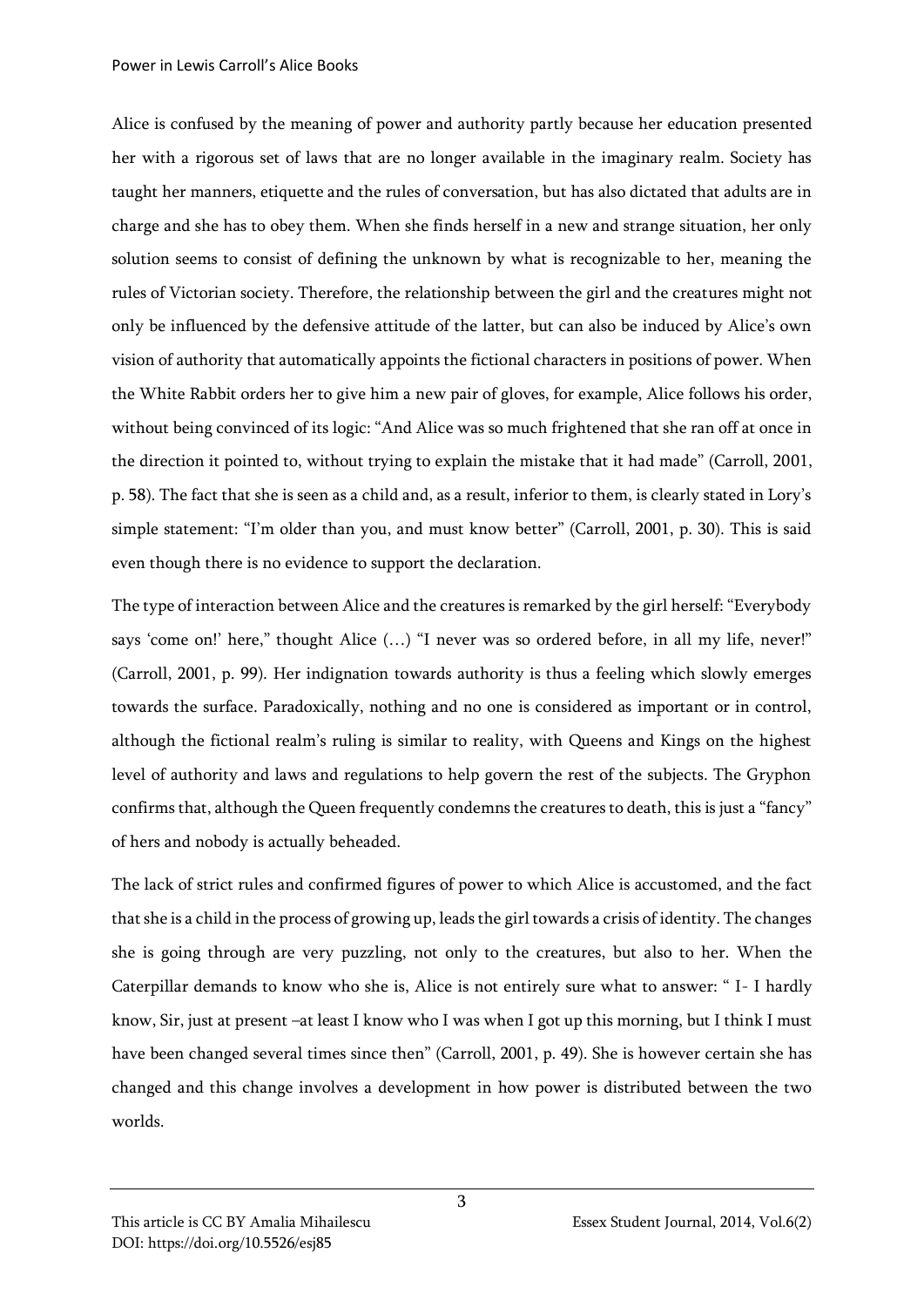While the story progresses, the attitude of the creatures does not vary, but Alice's view of them does, showing her development towards adulthood. Slowly, she begins to regain control over her own actions and questions the plausibility of the other characters' words, but not without going through a period of transition.

Before she re-establishes her authority, she struggles between the two identities: that of a child and an adult:

"She generally gave herself very good advice (though she very seldom followed it), and sometimes she scolded herself so severely as to bring tears into her eyes; and once she remembered trying to box her own ears for having cheated herself in a game of croquet she was playing against herself, for this curious child was very fond of pretending to be two people" (Carroll, 2001, p. 18).

But this is natural for a growing child whose personality is not yet defined. She slowly starts to fight back against the absurd oppression of the imaginary characters. An example can be found in her conversation with the Duchess who forbids her to think: "I've a right to think," said Alice sharply, for she was beginning to feel a little worried. "Just about as much right," said the Duchess, "as pigs have to fly" (Carroll, 2001, p. 97). Here, the Duchess undermines the power of rational thought by creating a nonsensical simile, but Alice does not accept it as easily as before.

However, a turning point in her transition is the court trial where the girl directly confronts the King and Queen about the way in which the trial is presided over:

"'Rule Forty-two. All persons more than a mile high to leave the court.' Everybody looked at Alice. 'I'm not a mile high,' said Alice. 'You are,' said the King. 'Nearly two miles high,' added the Queen. 'Well, I shan't go, at any rate,' said Alice, 'besides, that's not a regular rule: you invented it just now'. 'It's the oldest rule in the book,' said the King. 'Then it ought to be Number One,' said Alice" (Carroll, 2001, p. 125).

Although she is neither allowed to grow up nor to get out of being under the Crown's authority, Alice manages to overturn the King's sovereignty and decides for herself what has to be done. Her development, as it can be seen, is not only on the level of the psyche, but also physical, thus emphasising her evolution towards adulthood.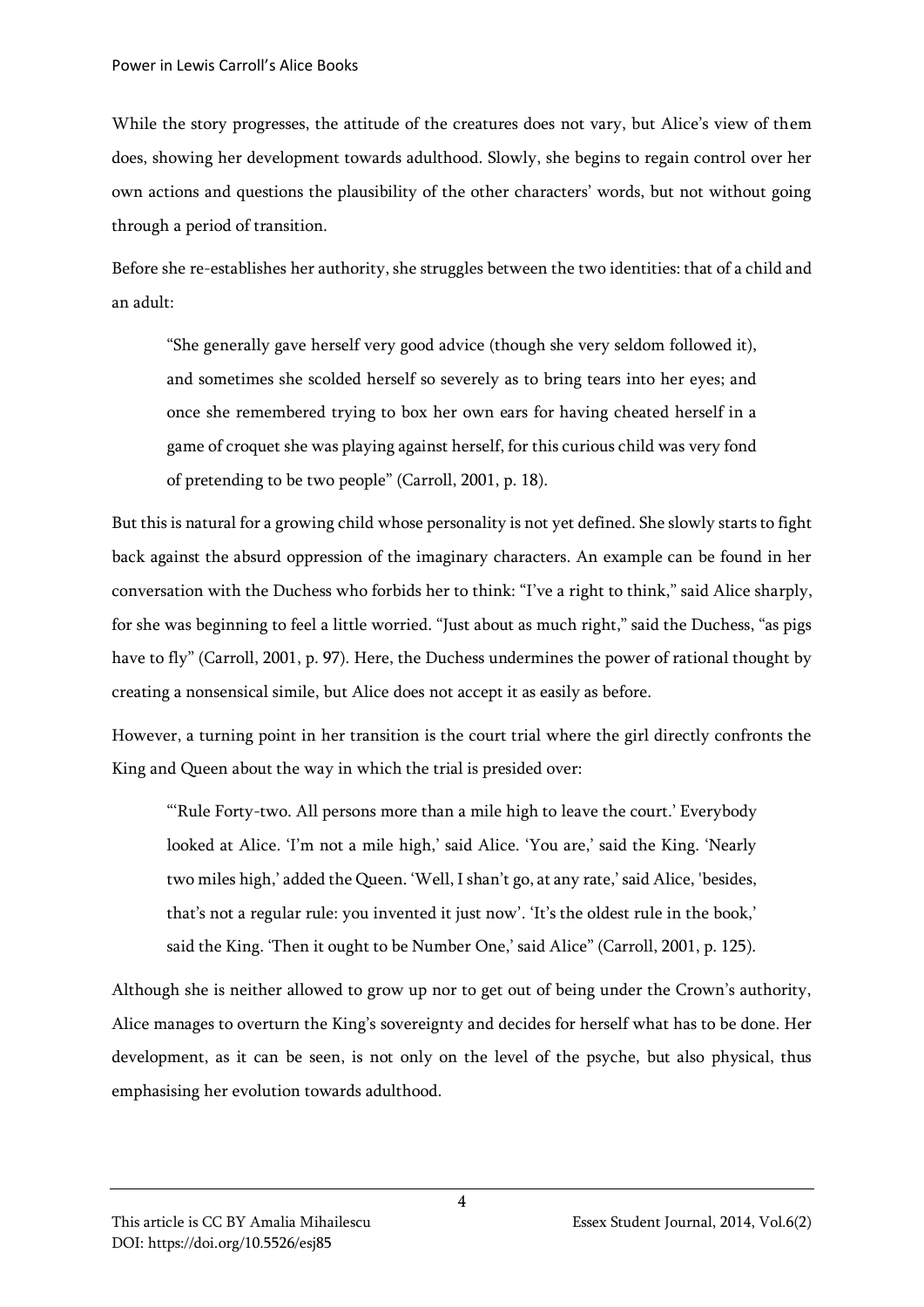Starting with Through the Looking Glass, Alice's character seems stronger and she reassumes power over her journey through the fictional world. Although it is not the same realm as Wonderland, she is already prepared to face the abnormalities and peculiarities that an imaginary world could confront her with. Although she is just a pawn at the beginning of her journey, she is determined to become a Queen, but even before she goes through the looking-glass, her defiance of authority and drive to overthrow the known commanding entity is depicted through a cruel and violent phrase she once addressed to her nurse: "Nurse! Do let's pretend that I'm a hungry hyæna, and you're a bone!" (Carroll, 2001, p. 247).

Alice's evolution does not go unnoticed among the creatures that, until then, had power over her. Beginning with the caterpillar's remarks when Alice expressed her desire to grow up in the first book, followed by a similar one made by Humpty Dumpty later on, the girl is subjected to resentful treatment. This resistance is seen as a response to the fear of having Alice in a more important role in the imaginary world:

"'Seven years and six months!' Humpty Dumpty repeated thoughtfully. 'An uncomfortable sort of age. Now if you'd asked my advice, I'd have said "Leave off at seven"—but it's too late now'. 'I never ask advice about growing,' Alice said indignantly" (Carroll, 2001, pp. 221-2).

Humpty Dumpty uses wordplay to convince Alice to give up her power. Her reply is proof that Alice is adamant about defending her own identity, independent of the fictional universe.

Another change in attitude noticed in Alice is related to her reaction to the Tweedle brothers' poem, "The Walrus and the Carpenter". In this case, she does not side with the victims anymore, the oysters, and tries to decide who of the two protagonists was a better and fairer character. James R. Kincaid argues further on this matter that Alice tries to identify with the power figures of the poem (1973, p. 95). What it could mean is that Alice wants to leave her powerless self behind and reverse the balance of power between her and the fictional characters. Her cruel attitude towards the victims is emphasised at the end of the story where the girl is planning to repeat the poem to her kitten, comparing the oysters to her pet's breakfast.

There are certain paradoxes to deal with in this new dynamic of power between Alice and the creatures. Firstly, there is the issue of how Alice is treated once she becomes a queen. Although her title should mean that she has absolute power, her limits are clearer than ever. She is not allowed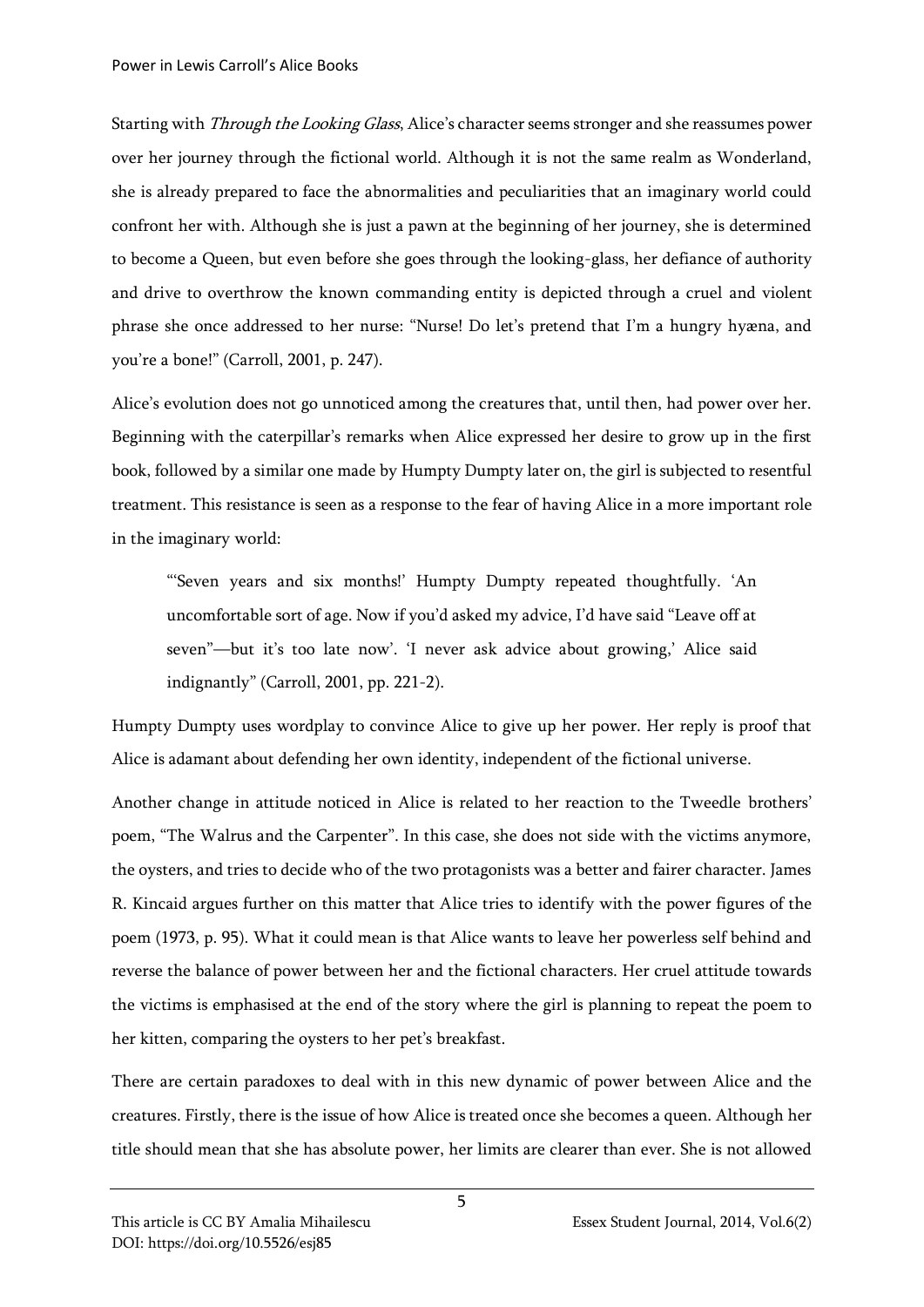to enter her own palace and is confused with a commoner. When she does enter the place, she is under the strict supervision of the two Queens, who continue to give her orders: "'Make a remark,' said the Red Queen: 'it's ridiculous to leave all the conversation to the pudding!'" (Carroll, 2001, p. 276). But this authority matter is solved in the end while the fictional dream falls apart and Alice takes control of the Red Queen, which is now the size of a doll: "I'll shake you into a kitten, that I will!" (Carroll, 2001, p. 280). A certain cycle is being completed by this event. Whereas earlier, the girl grew physically as a sign of her growing power, now the Red Queen reduces its size, diminishing its authority at the same time.

The twin brothers mention another issue related to power, saying Alice is only a product of the King's imagination. This could nullify all of Alice's efforts to gain her independence from the magical world. Carroll makes sure that this remains a question until the end of his book, possibly to let the readers think of how power, as any other concept defined by man, is rooted in the human imagination.

W. H. Auden wrote that "in both worlds, one of the most important and powerful characters is not a person but the English language. Alice, who had hitherto supposed that words were passive objects, discovers that they have a life and will of their own" (1971, pp. 9-10). This thesis explains why language becomes a source of power in itself within the two stories, a power applied to both character and reader. As far as Alice is concerned, she does not have the capacity, as the reader, to stop and try to understand what she is faced with and then continue with her journey. She has to move on whatever the obstacles. Her weakness comes from not understanding the nonsensical language used by the creatures. This is her main impediment while dealing with the fictional worlds. For example, when Alice talks to the Duchess about the Earth turning around its axis, the woman suddenly changes the subject by linking the homophone 'axis' to 'axes' and screaming "chop off her head!" (Carroll, 2001, p. 63).

There are a lot of examples of wordplay in the two texts that work with the relationship between the signifier, the real representation of the word and the signified, the abstract notion attributed to the object of representation. There is an example in the Red Queen's speech about the 'hill': "When you say 'hill' (…) I could show you hills, in comparison with which you'd call that a valley" (Carroll, 2001, p. 171). Therefore, language has an arbitrary function and can be associated with a different meaning depending on what the speaker wants to say. This theory is emphasised by Humpty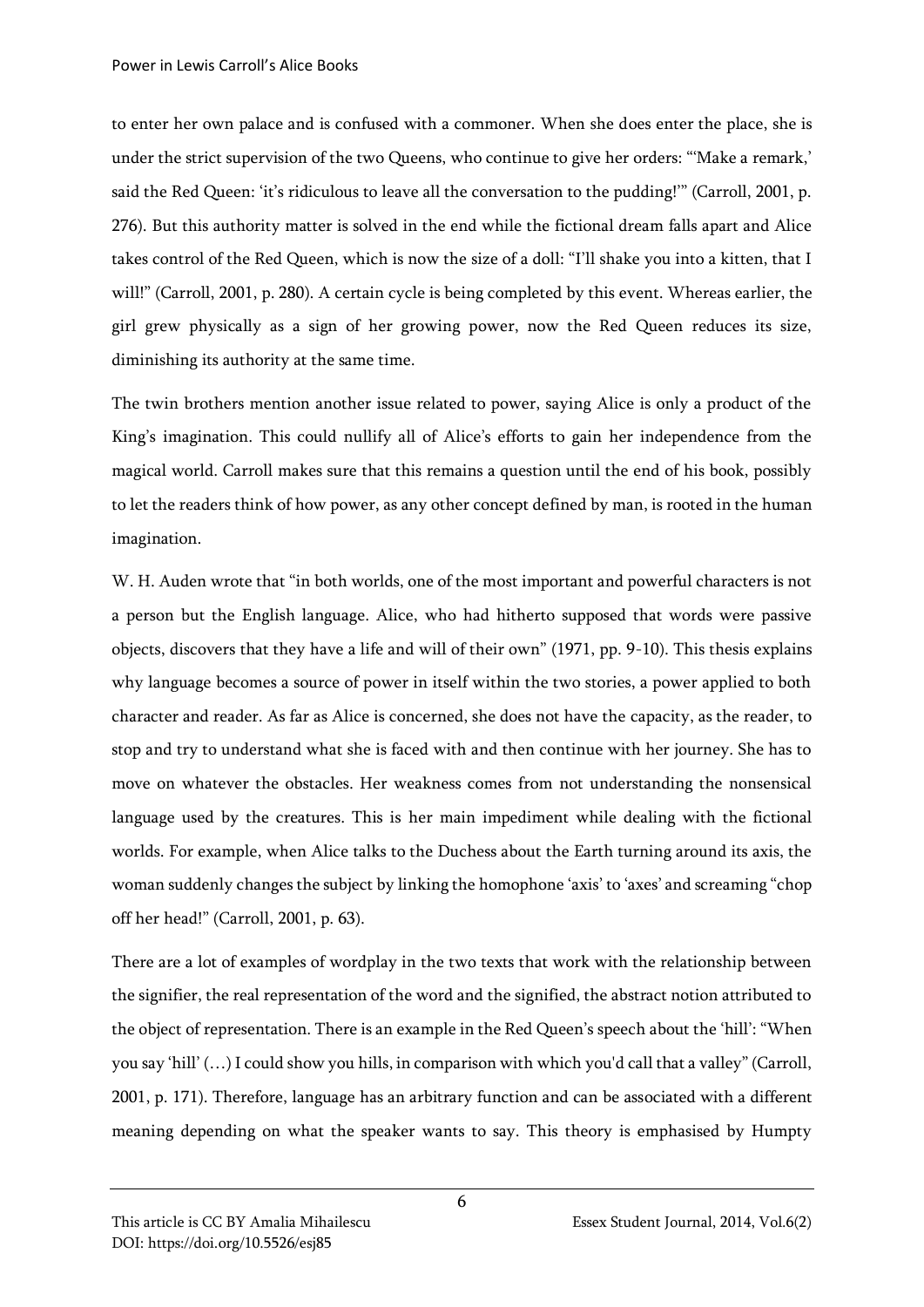Dumpty's words who claims that "when <sup>I</sup> use a word (…) it means just what I choose it to mean, neither more, nor less" (Carroll, 2001, p. 224). The explanations given by the characters themselves define how nonsense works in their world, a process that Alice will learn to understand throughout the two stories.

As she grows up, the little girl begins to recognize nonsense in the creatures' speech and this gives her power over them because by knowing what nonsense is or looks like, she can participate in conversations with the fictional characters. As some define nonsense literature, it is not the absence of sense but "a clever subversion of it that heightens rather than destroys meaning" (Anderson and Apseloff, 1989, pp. 4-5). Hence, by defining the nonsensical language, Alice manages to break into the imaginary worlds and understand their different mechanisms, thus evolving from her previous limited knowledge without destroying it.

There are several instances in which Alice recognizes the use of nonsense. For example, in her conversation with the twins about the King's dream, she says: "'I know they're talking nonsense,' Alice thought to herself: 'and it's foolish to cry about it.'" (Carroll, 2001, p. 198). She even talks about nonsense during the trial, when the Queen of Hearts wants: "sentence first – verdict afterwards" (Carroll, 2001, p. 129). To regain control over the situation, Alice asks Humpty Dumpty to initiate her in this art of nonsense by letting him explain the meaning of the words in "Jabberwocky". After this, it is much easier for her to establish her authority, seeing that she is thus able to rationalise, by a new means of rationalising, the events that are happening in the imaginary universes.

For the reader, the author prepares a background and a setting that are not available in Alice's case. The flexibility of his language is not meant to encrypt his text, but to allow a multitude of interpretations, all of which could form a description of Victorian society. The author gives the reader numerous clues as to how nonsense is used by the characters. For example, when the conversation between Alice and Humpty Dumpty continues and Humpty decides to change the subject, Alice thinks: "He talks about it just as if it was a game" (Carroll, 2001, p. 221). The readers have access to the characters' inner thoughts which allows them to further explore the meaning of language.

Another way Carroll's linguistic experiment interacts with the reader's reality consists of all the parodies of real texts of the nineteenth century. This creative craft gives the reader the power to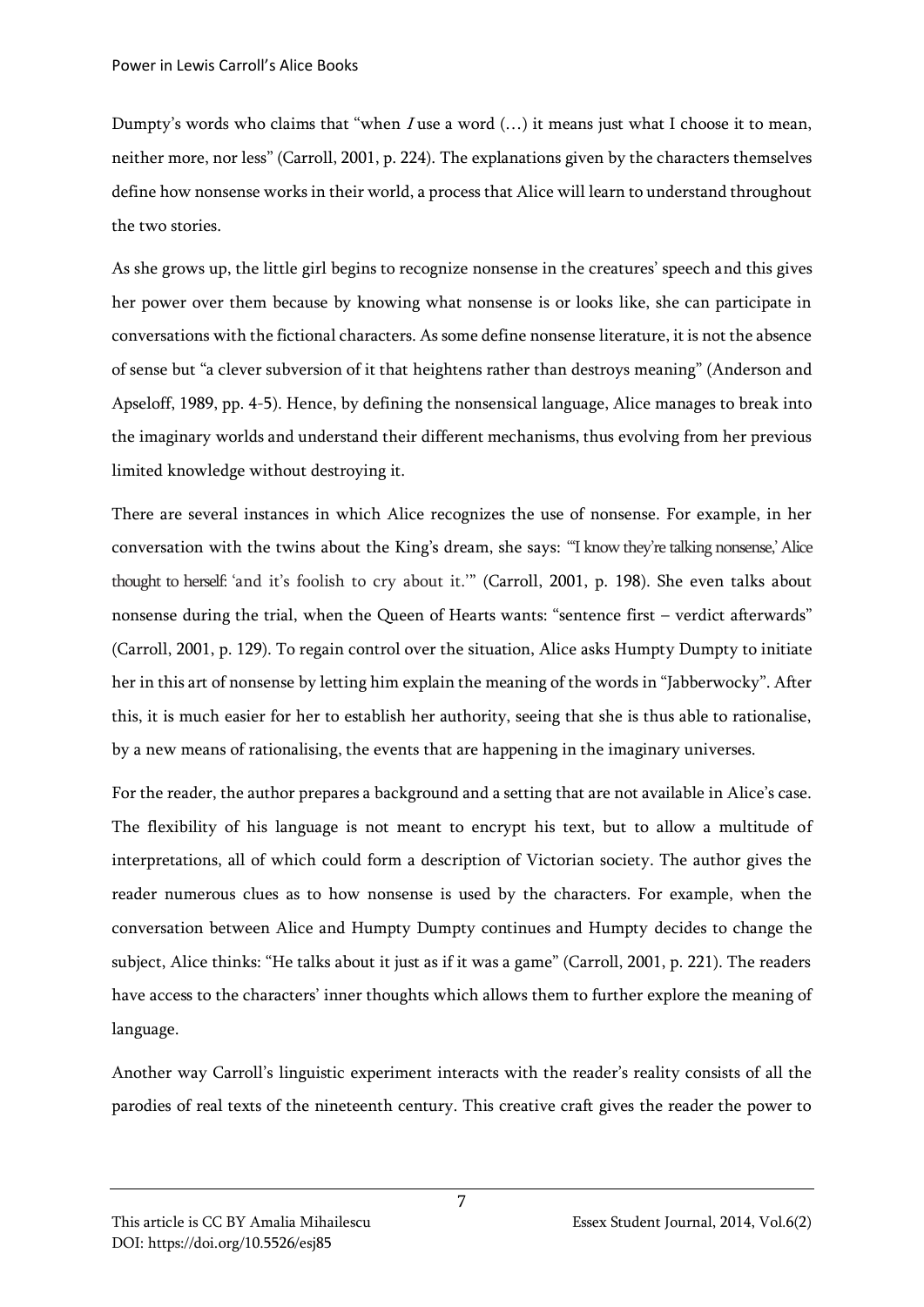understand the context in which the *Alice* books were written so that the references from the text are clearer to them.

The examples given above have shown that power, authority, and the balance between reality and imagination are closely connected with Alice's journey towards adulthood. As a product of the Victorian society, she enters the fictional worlds with a certain limitation, which renders her inferior to the creatures to begin with. Once she is accustomed to the mechanics of this apparently chaotic world, she begins to regain her strength and achieve power in front of the creatures, the best way of doing so proves to be mastering the language of nonsense itself. Therefore, language is the key to power and Alice manages to use it in order to transcend her limits and familiarise herself with the unknown.

By playing with language, Lewis Carroll emphasises that power is an object of the imagination, meaning that the definition of the term varies according to the theoretical paradigms possessed by each human being. When Alice grows up, her knowledge develops and she learns how to redefine power in the context of the imaginary world that is now familiar to her. She thus gains control over what happens to her. However, this linguistic experiment not only benefits the little girl in the stories, but is also a step in the evolution of literature as it is perceived in the second half of the nineteenth century.

## References

Auden, W. H. (1971). *Today's 'Wonder-World' Needs Alice*. In: Phillips, R. (ed.). *Aspects of* Alice: Lewis Carroll's Dreamchild as Seen Through the Critics' Looking-Glasses. New York: Vanguard Press, pp. 9-10.

Carroll, L. (2001). The Annotated Alice. London: Penguin Books.

Catlett Anderson, C. and Apseloff, M. (1989). Some Definitions of Nonsense. In: Nonsense Literature for Children: Aesop to Seuss. Hamden CT: Library Professional Publications, pp. 4-5.

Henkle, R.B. (1981). Carroll's Narratives Underground: Modernism and Form. New York: Clarkson N. Potter.

Juin, H. (1979). Take Care of the Sense, and the Sounds Will Take Care of Themselves. In: Parisot, H. Lewis Carroll. Paris: L'Herne.